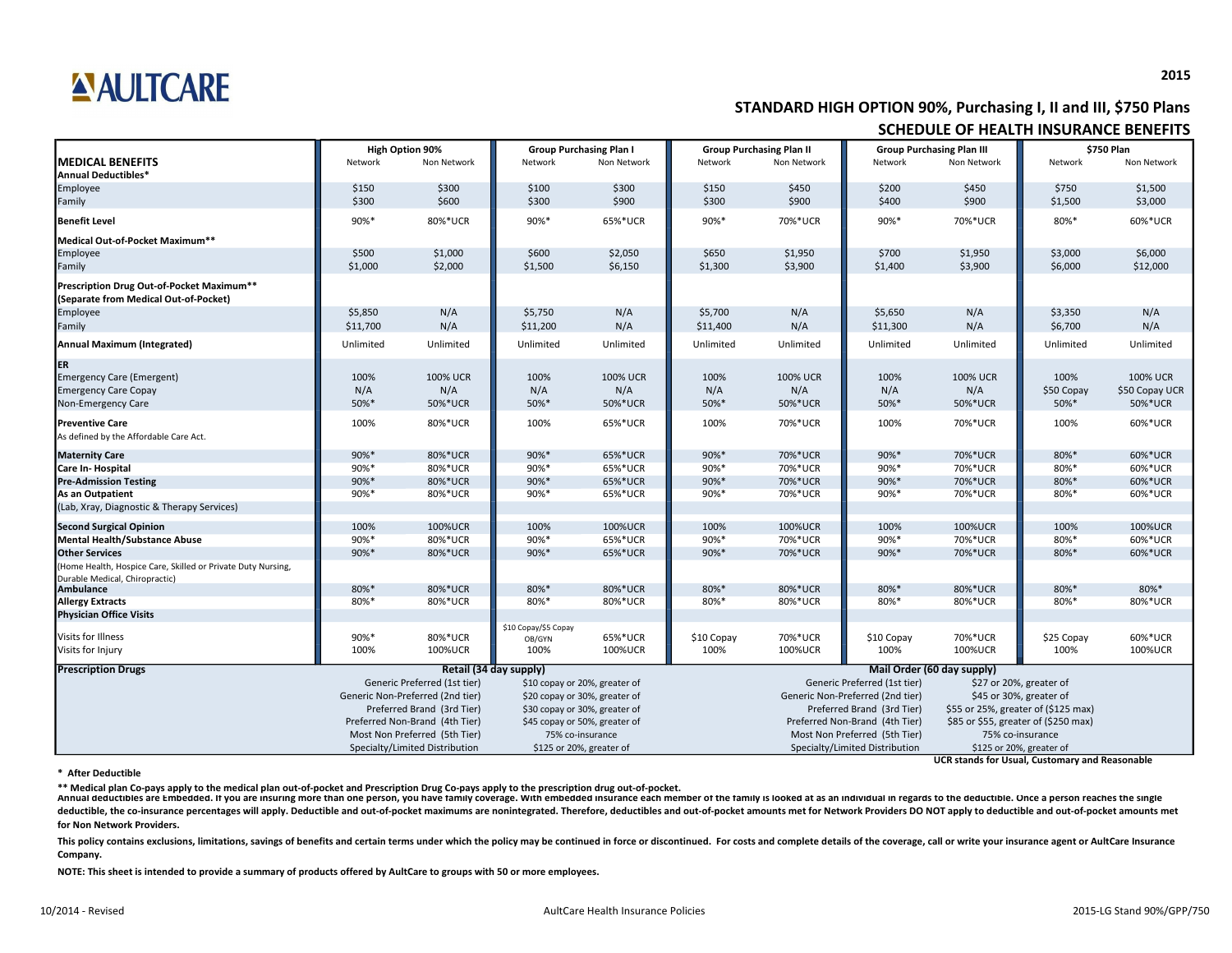### **2015**

Annual deductibles are Embedded. If you are insuring more than one person, you have family coverage. With embedded insurance each member of the family is looked at as an individual in regards to the deductible. Once a pers single deductible, the co-insurance percentages will apply. Deductible and out-of-pocket maximums are integrated. Therefore, deductibles and out-of-pocket amounts met for Network Providers DO apply to deductible and out-of **met for Non Network Providers.**

This policy contains exclusions, limitations, savings of benefits and certain terms under which the policy may be continued in force or discontinued. For costs and complete details of the coverage, call or write your insur **Insurance Company.**

# AULTCARE

|                                                                                    |                               |                                                   |           |                                      | SCHEDULE OF HEALTH INSURANCE BENEFITS |                                                |  |  |
|------------------------------------------------------------------------------------|-------------------------------|---------------------------------------------------|-----------|--------------------------------------|---------------------------------------|------------------------------------------------|--|--|
|                                                                                    |                               | 80% Option I                                      |           | 80% Option II                        |                                       | 80% Option III                                 |  |  |
| <b>MEDICAL BENEFITS</b><br>Annual Deductibles*                                     | Network                       | Non Network                                       | Network   | Non Network                          | Network                               | Non Network                                    |  |  |
| Employee                                                                           | \$200                         | \$200                                             | \$300     | \$300                                | \$500                                 | \$500                                          |  |  |
| Family                                                                             | \$400                         | \$400                                             | \$600     | \$600                                | \$1,000                               | \$1,000                                        |  |  |
| <b>Benefit Level</b>                                                               | 80%*                          | 60%*UCR                                           | 80%*      | 60%*UCR                              | 80%*                                  | 60%*UCR                                        |  |  |
| Medical Out-of-Pocket Maximum**                                                    |                               |                                                   |           |                                      |                                       |                                                |  |  |
| Employee                                                                           | \$600                         | \$1,400                                           | \$1,300   | \$2,300                              | \$1,500                               | \$2,500                                        |  |  |
| Family                                                                             | \$1,200                       | \$2,800                                           | \$2,600   | \$4,600                              | \$3,000                               | \$5,000                                        |  |  |
| Prescription Drug Out-of-Pocket Maximum**<br>(Separate from Medical Out-of-Pocket) |                               |                                                   |           |                                      |                                       |                                                |  |  |
| Employee                                                                           | \$5,750                       | N/A                                               | \$5,050   | N/A                                  |                                       | Pharmacy Out-of-Pocket Integrated with Network |  |  |
| Family                                                                             | \$11,500                      | N/A                                               | \$10,100  | N/A                                  |                                       | Medical Out-of-Pocket                          |  |  |
| Annual Maximum (Integrated)                                                        | Unlimited                     | Unlimited                                         | Unlimited | Unlimited                            | Unlimited                             | Unlimited                                      |  |  |
| <b>ER</b>                                                                          |                               |                                                   |           |                                      |                                       |                                                |  |  |
| Emergency Care (Emergent)                                                          | 100%                          | <b>100% UCR</b>                                   | 100%      | <b>100% UCR</b>                      | 100%                                  | <b>100% UCR</b>                                |  |  |
| <b>Emergency Care Copay</b>                                                        | N/A                           | N/A                                               | N/A       | N/A                                  | N/A                                   | N/A                                            |  |  |
| Non-Emergency Care                                                                 | 50%*                          | 50%*UCR                                           | 50%*      | 50%*UCR                              | 50%*                                  | 50%*UCR                                        |  |  |
| <b>Preventive Care</b><br>As defined by the Affordable Care Act.                   | 100%                          | 60%*UCR                                           | 100%      | 60%*UCR                              | 100%                                  | 60%*UCR                                        |  |  |
| <b>Maternity Care</b>                                                              | 80%*                          | 60%*UCR                                           | 80%*      | 60%*UCR                              | 80%*                                  | 60%*UCR                                        |  |  |
| Care In-Hospital                                                                   | 80%*                          | 60%*UCR                                           | 80%*      | 60%*UCR                              | 80%*                                  | 60%*UCR                                        |  |  |
| <b>Pre-Admission Testing</b>                                                       | 80%*                          | 60%*UCR                                           | 80%*      | 60%*UCR                              | 80%*                                  | 60%*UCR                                        |  |  |
| As an Outpatient                                                                   | 80%*                          | 60%*UCR                                           | 80%*      | 60%*UCR                              | 80%*                                  | 60%*UCR                                        |  |  |
| (Lab, Xray, Diagnostic & Therapy Services)                                         |                               |                                                   |           |                                      |                                       |                                                |  |  |
| <b>Second Surgical Opinion</b>                                                     | 100%                          | 100%UCR                                           | 100%      | 100%UCR                              | 100%                                  | 100%UCR                                        |  |  |
| Mental Health/Substance Abuse                                                      | 80%*                          | 60%*UCR                                           | 80%*      | 60%*UCR                              | 80%*                                  | 60%*UCR                                        |  |  |
| <b>Other Services</b>                                                              | 80%*                          | 60%*UCR                                           | 80%*      | 60%*UCR                              | 80%*                                  | 60%*UCR                                        |  |  |
| (Home Health, Hospice Care, Skilled or Private Duty Nursing, Durable Medical,      |                               |                                                   |           |                                      |                                       |                                                |  |  |
| Chiropractic)<br>Ambulance                                                         | 80%*                          | 80%*UCR                                           | 80%*      | 80%*UCR                              | 80%*                                  | 80%*UCR                                        |  |  |
| <b>Allergy Extracts</b>                                                            | 80%*                          | 80%*UCR                                           | 80%*      | 80%*UCR                              | 80%*                                  | 80%*UCR                                        |  |  |
| <b>Physician Office Visits</b>                                                     |                               |                                                   |           |                                      |                                       |                                                |  |  |
| Visits for Illness                                                                 | 80%*                          | 60%*UCR                                           | 80%*      | 60%*UCR                              | 80%*                                  | 60%*UCR                                        |  |  |
| Visits for Injury                                                                  | 100%                          | <b>100% UCR</b>                                   | 100%      | <b>100% UCR</b>                      | 100%                                  | 100% UCR                                       |  |  |
|                                                                                    |                               |                                                   |           |                                      |                                       |                                                |  |  |
| <b>Prescription Drug Program</b>                                                   |                               | Retail (34 day supply)                            |           | Mail Order (60 day supply)           |                                       |                                                |  |  |
| Generic Preferred (1st tier)                                                       | \$10 copay or 20%, greater of |                                                   |           | \$27 or 20%, greater of              |                                       |                                                |  |  |
| Generic Non-Preferred (2nd tier)                                                   |                               | \$20 copay or 30%, greater of                     |           | \$45 or 30%, greater of              |                                       |                                                |  |  |
| Preferred Brand (3rd Tier)                                                         |                               | \$30 copay or 30%, greater of                     |           | \$55 or 25%, greater of (\$125 max)  |                                       |                                                |  |  |
| Preferred Non-Brand (4th Tier)                                                     |                               | \$45 copay or 50%, greater of<br>75% co-insurance |           | \$85 or \$55, greater of (\$250 max) | 80%*                                  |                                                |  |  |
| Most Non Preferred (5th Tier)<br>Specialty/Limited Distribution                    |                               | \$125 or 20%, greater of                          |           | 75% co-insurance                     |                                       |                                                |  |  |
|                                                                                    |                               |                                                   |           | \$125 or 20%, greater of             |                                       |                                                |  |  |

**UCR stands for Usual, Customary and Reasonable**

**\* After Deductible**

**NOTE: This sheet is intended to provide a summary of products offered by AultCare to groups with 50 or more employees.** 

**\*\* Unless otherwise indicated, Medical plan Co-pays apply to the medical plan out-of-pocket and Prescription Drug Co-pays apply to the prescription drug out-of-pocket.**

## **STANDARD 80% Options I, II and III SCHEDULE OF HEALTH INSURANCE BENEFITS**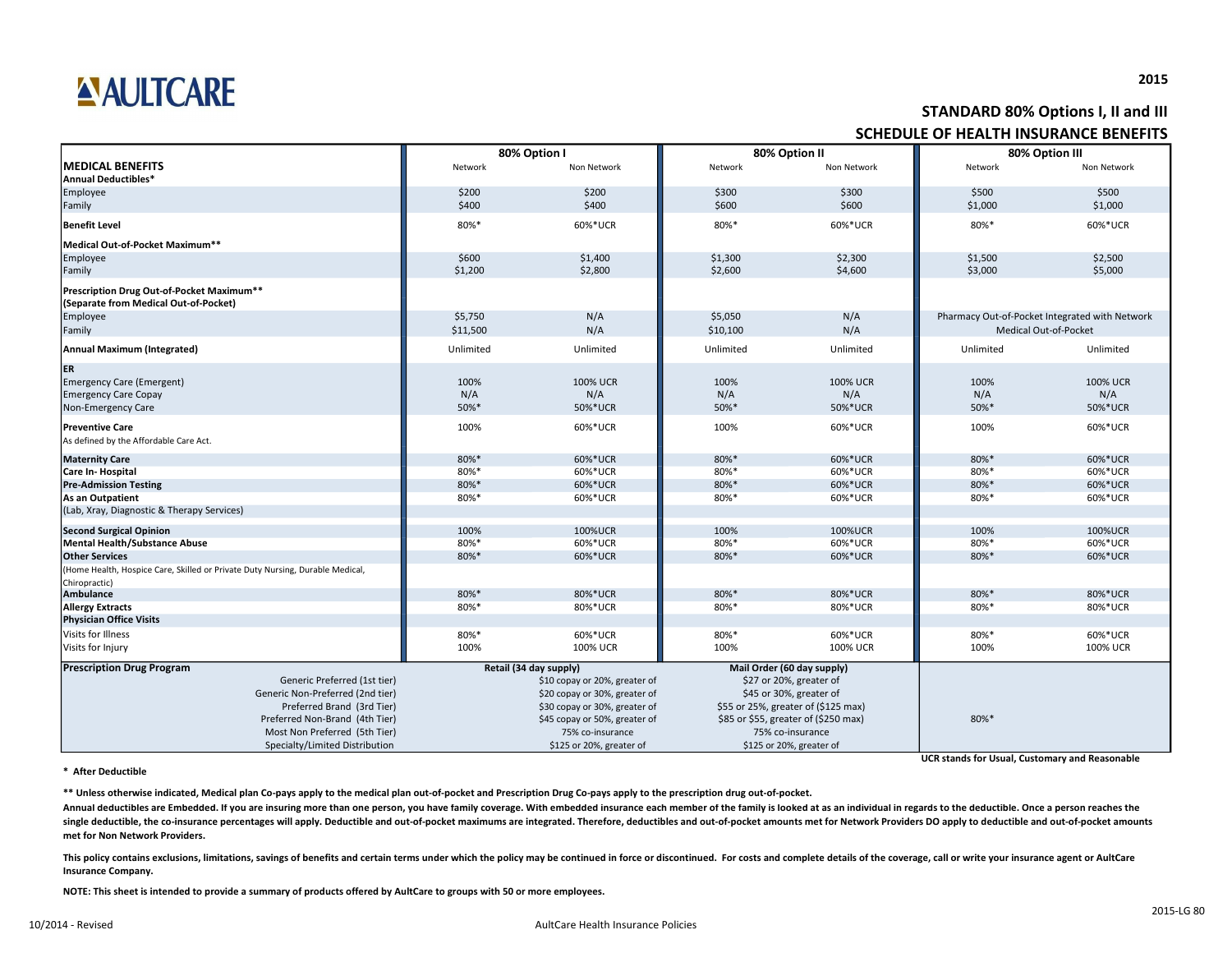

**AULTERNATIVE PLANS SCHEDULE A Base Plans and 1500 Plans SCHEDULE OF HEALTH INSURANCE BENEFITS HEALTH SAVINGS ACCOUNT (HSA) COMPATIBLE**

|                                                     | <b>Aulternative Base 80</b><br><b>Aulternative Base 100</b> |             |           |             | Aulternative A 1500/90 | Aulternative A 1500/100 |           |             |
|-----------------------------------------------------|-------------------------------------------------------------|-------------|-----------|-------------|------------------------|-------------------------|-----------|-------------|
| <b>MEDICAL BENEFITS</b>                             | Network                                                     | Non Network | Network   | Non Network | Network                | Non Network             | Network   | Non Network |
| <b>Annual Deductibles*</b>                          |                                                             |             |           |             |                        |                         |           |             |
| Employee                                            | \$1,300                                                     | \$2,600     | \$1,300   | \$2,600     | \$1,500                | \$3,000                 | \$1,500   | \$3,000     |
| Family                                              | \$2,600                                                     | \$5,200     | \$2,600   | \$5,200     | \$3,000                | \$6,000                 | \$3,000   | \$6,000     |
| <b>Benefit Level</b>                                | 80%*                                                        | 60%*UCR     | 100%*     | 80%*UCR     | 90%*                   | 70%*UCR                 | 100%*     | 80%*UCR     |
| <b>Out-of-Pocket Maximum</b>                        |                                                             |             |           |             |                        |                         |           |             |
| Employee                                            | \$2,600                                                     | \$5,200     | \$1,300   | \$5,200     | \$2,500                | \$6,000                 | \$1,500   | \$6,000     |
| Family                                              | \$5,200                                                     | \$10,400    | \$2,600   | \$10,400    | \$5,000                | \$12,000                | \$3,000   | \$12,000    |
| <b>Annual Maximum (Integrated)</b>                  | Unlimited                                                   | Unlimited   | Unlimited | Unlimited   | Unlimited              | Unlimited               | Unlimited | Unlimited   |
| <b>ER</b>                                           |                                                             |             |           |             |                        |                         |           |             |
| <b>Emergency Care (Emergent)</b>                    | 80%*                                                        | 80%*UCR     | 100%*     | 100%* UCR   | 100%*                  | 100%* UCR               | 100%*     | 100%*UCR    |
| Non-Emergency Care                                  | 80%*                                                        | 60%*UCR     | 100%*     | 80%*UCR     | 50%*                   | 50%*                    | 50%*      | 50%*        |
| <b>Preventive Care</b>                              | 100%                                                        | 50%*UCR     | 100%      | 50%*UCR     | 100%                   | 50%*UCR                 | 100%      | 50%*UCR     |
| As defined by the Affordable Care Act.              |                                                             |             |           |             |                        |                         |           |             |
| <b>Maternity Care</b>                               | 80%*                                                        | 60%*UCR     | 100%*     | 80%*UCR     | 90%*                   | 70%*UCR                 | 100%*     | 80%*UCR     |
| Care In-Hospital                                    | 80%*                                                        | 60%*UCR     | 100%*     | 80%*UCR     | 90%*                   | 70%*UCR                 | 100%*     | 80%*UCR     |
| <b>Pre-Admission Testing</b>                        | 80%*                                                        | 60%*UCR     | 100%*     | 80%*UCR     | 90%*                   | 70%*UCR                 | 100%*     | 80%*UCR     |
| <b>As an Outpatient</b>                             | 80%*                                                        | 60%*UCR     | 100%*     | 80%*UCR     | 90%*                   | 70%*UCR                 | 100%*     | 80%*UCR     |
| (Lab, Xray, Diagnostic & Therapy Services)          |                                                             |             |           |             |                        |                         |           |             |
| <b>Second Surgical Opinion</b>                      | 80%*                                                        | 60%*UCR     | 100%*     | 80%*UCR     | 90%*                   | 70%*UCR                 | 100%*     | 80%*UCR     |
| <b>Mental Health/Substance Abuse</b>                | 80%*                                                        | 60%*UCR     | 100%*     | 80%*UCR     | 90%*                   | 70%*UCR                 | 100%*     | 80%*UCR     |
| <b>Other Services</b>                               | 80%*                                                        | 60%*UCR     | 100%*     | 80%*UCR     | 90%*                   | 70%*UCR                 | 100%*     | 80%*UCR     |
| (Home Health, Hospice Care, Skilled or Private Duty |                                                             |             |           |             |                        |                         |           |             |
| Nursing, Durable Medical, Chiropractic)             |                                                             |             |           |             |                        |                         |           |             |
| <b>Ambulance</b>                                    | 80%*                                                        | 80%*UCR     | 100%*     | 100%*UCR    | 90%*                   | 90%*UCR                 | 100%*     | 100%*UCR    |
| <b>Allergy Extracts</b>                             | 80%*                                                        | 60%*UCR     | 100%*     | 80%*UCR     | 90%*                   | 70%*UCR                 | 100%*     | 80%*UCR     |
| <b>Physician Office Visits</b>                      |                                                             |             |           |             |                        |                         |           |             |
| Visits for Illness                                  | 80%*                                                        | 60%*UCR     | 100%*     | 80%*UCR     | 90%*                   | 70%*UCR                 | 100%*     | 80%*UCR     |
| Visits for Injury                                   | 80%*                                                        | 80%*UCR     | 100%*     | 100%*UCR    | 90%*                   | 90%*UCR                 | 100%*     | 100%*UCR    |
| <b>Prescription Drugs</b>                           | $80\%$ *                                                    |             | 100%*     |             | $90\%$ *               |                         | 100%*     |             |

**\* After Deductible**

**UCR stands for Usual, Customary and Reasonable**

Annual Deductibles are Unembedded: If you are insuring more than one person, you have family coverage. If only one person incurs claims, those claims must satisfy the family deductible before the co-insurance **percentages apply. Any combination of family members' claims may satisfy the family deductible.**

Deductible and out-of-pocket amounts met for Network providers DO NOT apply to deductible and out-of-pocket amounts met for Non Network providers.

These plans are constructed to be HSA compatible. Therefore, deductible will be indexed to correspond to IRS guidelines.

This policy contains exclusions, limitations, savings of benefits and certain terms under which the policy may be continued in force or discontinued. For costs and complete details of the coverage, call or write your **insurance agent or AultCare Insurance Company.**

**NOTE: This sheet is intended to provide a summary of products offered by AultCare to groups with 50 or more employees.**

**2015**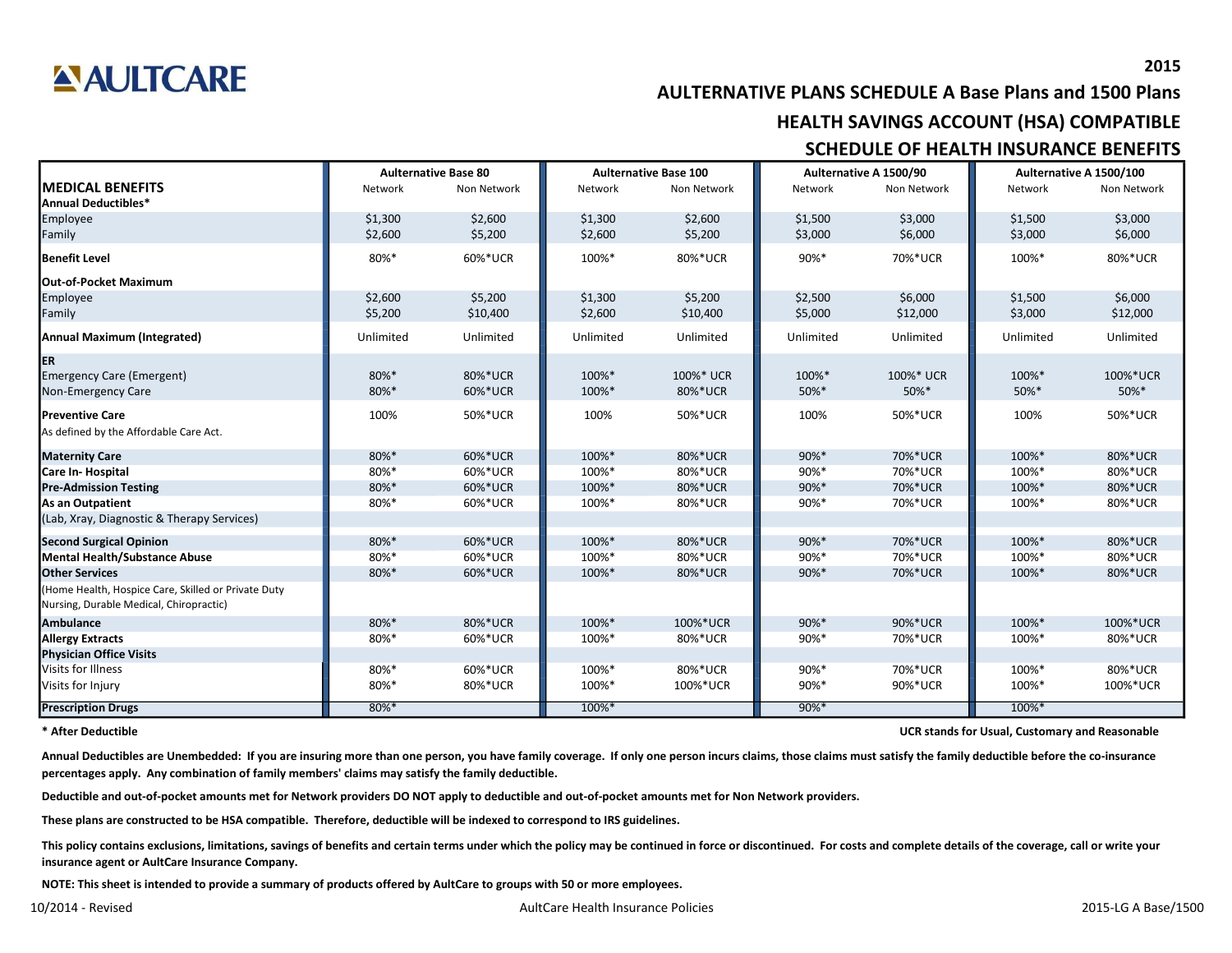## **ANULTCARE**

### **AULTERNATIVE PLANS SCHEDULE A 2000, 2500 and 5000 Plans HEALTH SAVINGS ACCOUNT (HSA) COMPATIBLE SCHEDULE OF HEALTH INSURANCE BENEFITS**

|                                                     | Aulternative A 2000/80 |             |           | Aulternative A 2000/100 |           | <b>Aulternative A 2500</b> | <b>Aultternative A 5000</b> |             |
|-----------------------------------------------------|------------------------|-------------|-----------|-------------------------|-----------|----------------------------|-----------------------------|-------------|
| <b>MEDICAL BENEFITS</b>                             | Network                | Non Network | Network   | Non Network             | Network   | Non Network                | Network                     | Non Network |
| Annual Deductibles*                                 |                        |             |           |                         |           |                            |                             |             |
| Employee                                            | \$2,000                | \$4,000     | \$2,000   | \$4,000                 | \$2,500   | \$4,000                    | \$5,000                     | \$7,500     |
| Family                                              | \$4,000                | \$8,000     | \$4,000   | \$8,000                 | \$5,000   | \$8,000                    | \$10,000                    | \$15,000    |
| <b>Benefit Level</b>                                | 80%*                   | 60%*UCR     | 100%*     | 80%*UCR                 | 100%*     | 80%*UCR                    | 100%*                       | 80%*UCR     |
| <b>Out-of-Pocket Maximum</b>                        |                        |             |           |                         |           |                            |                             |             |
| Employee                                            | \$4,000                | \$8,000     | \$2,000   | \$8,000                 | \$2,500   | \$8,000                    | \$5,000                     | \$10,000    |
| Family                                              | \$8,000                | \$16,000    | \$4,000   | \$16,000                | \$5,000   | \$16,000                   | \$10,000                    | \$20,000    |
| <b>Annual Maximum (Integrated)</b>                  | Unlimited              | Unlimited   | Unlimited | Unlimited               | Unlimited | Unlimited                  | Unlimited                   | Unlimited   |
| ER                                                  |                        |             |           |                         |           |                            |                             |             |
| <b>Emergency Care (Emergent)</b>                    | 80%*                   | 80%*UCR     | 100%*     | 100%* UCR               | 100%*     | 100%*UCR                   | 100%*                       | 100%*UCR    |
| Non-Emergency Care                                  | 80%*                   | 60%*UCR     | 100%*     | 80%*UCR                 | 100%*     | 80%*UCR                    | 100%*                       | 80%*UCR     |
| <b>Preventive Care</b>                              | 100%                   | 50%*UCR     | 100%      | 50%*UCR                 | 100%      | 50%*UCR                    | 100%                        | 50%*UCR     |
| As defined by the Affordable Care Act.              |                        |             |           |                         |           |                            |                             |             |
| <b>Maternity Care</b>                               | 80%*                   | 60%*UCR     | 100%*     | 80%*UCR                 | 100%*     | 80%*UCR                    | 100%*                       | 80%*UCR     |
| Care In-Hospital                                    | 80%*                   | 60%*UCR     | 100%*     | 80%*UCR                 | 100%*     | 80%*UCR                    | 100%*                       | 80%*UCR     |
| <b>Pre-Admission Testing</b>                        | 80%*                   | 60%*UCR     | 100%*     | 80%*UCR                 | 100%*     | 80%*UCR                    | 100%*                       | 80%*UCR     |
| <b>As an Outpatient</b>                             | 80%*                   | 60%*UCR     | 100%*     | 80%*UCR                 | 100%*     | 80%*UCR                    | 100%*                       | 80%*UCR     |
| (Lab, Xray, Diagnostic & Therapy Services)          |                        |             |           |                         |           |                            |                             |             |
| <b>Second Surgical Opinion</b>                      | 80%*                   | 60%*UCR     | 100%*     | 80%*UCR                 | 100%*     | 80%*UCR                    | 100%*                       | 80%*UCR     |
| <b>Mental Health/Substance Abuse</b>                | 80%*                   | 60%*UCR     | 100%*     | 80%*UCR                 | 100%*     | 80%*UCR                    | 100%*                       | 80%*UCR     |
| <b>Other Services</b>                               | 80%*                   | 60%*UCR     | 100%*     | 80%*UCR                 | 100%*     | 80%*UCR                    | 100%*                       | 80%*UCR     |
| (Home Health, Hospice Care, Skilled or Private Duty |                        |             |           |                         |           |                            |                             |             |
| Nursing, Durable Medical, Chiropractic)             |                        |             |           |                         |           |                            |                             |             |
| <b>Ambulance</b>                                    | 80%*                   | 80%*UCR     | 100%*     | 100%*UCR                | 100%*     | 100%*UCR                   | 100%*                       | 100%*UCR    |
| <b>Allergy Extracts</b>                             | 80%*                   | 60%*UCR     | 100%*     | 80%*UCR                 | 100%*     | 80%*UCR                    | 100%*                       | 80%*UCR     |
| <b>Physician Office Visits</b>                      |                        |             |           |                         |           |                            |                             |             |
| Visits for Illness                                  | 80%*                   | 60%*UCR     | 100%*     | 80%*UCR                 | 100%*     | 80%*UCR                    | 100%*                       | 80%*UCR     |
| Visits for Injury                                   | 80%*                   | 80%*UCR     | 100%*     | 100%*UCR                | 100%*     | 100%*UCR                   | 100%*                       | 100%*UCR    |
| <b>Prescription Drugs</b>                           | 80%*                   |             | 100%*     |                         | 100%*     |                            | 100%*                       |             |

#### **\* After Deductible**

**UCR stands for Usual, Customary and Reasonable**

Unembedded deductible: If you are insuring more than one person, you have family coverage. If only one person incurs claims, those claims must satisfy the family deductible before the co-insurance percentages apply. Any **combination of family members' claims may satisfy the family deductible.**

**Deductible and out-of-pocket amounts met for Network providers DO NOT apply to deductible and out-of-pocket amounts met for Non Network providers.**

**These plans are constructed to be HSA compatible. Therefore, deductible will be indexed to correspond to IRS guidelines.**

This policy contains exclusions, limitations, savings of benefits and certain terms under which the policy may be continued in force or discontinued. For costs and complete details of the coverage, call or write your insur **AultCare Insurance Company.**

**2015**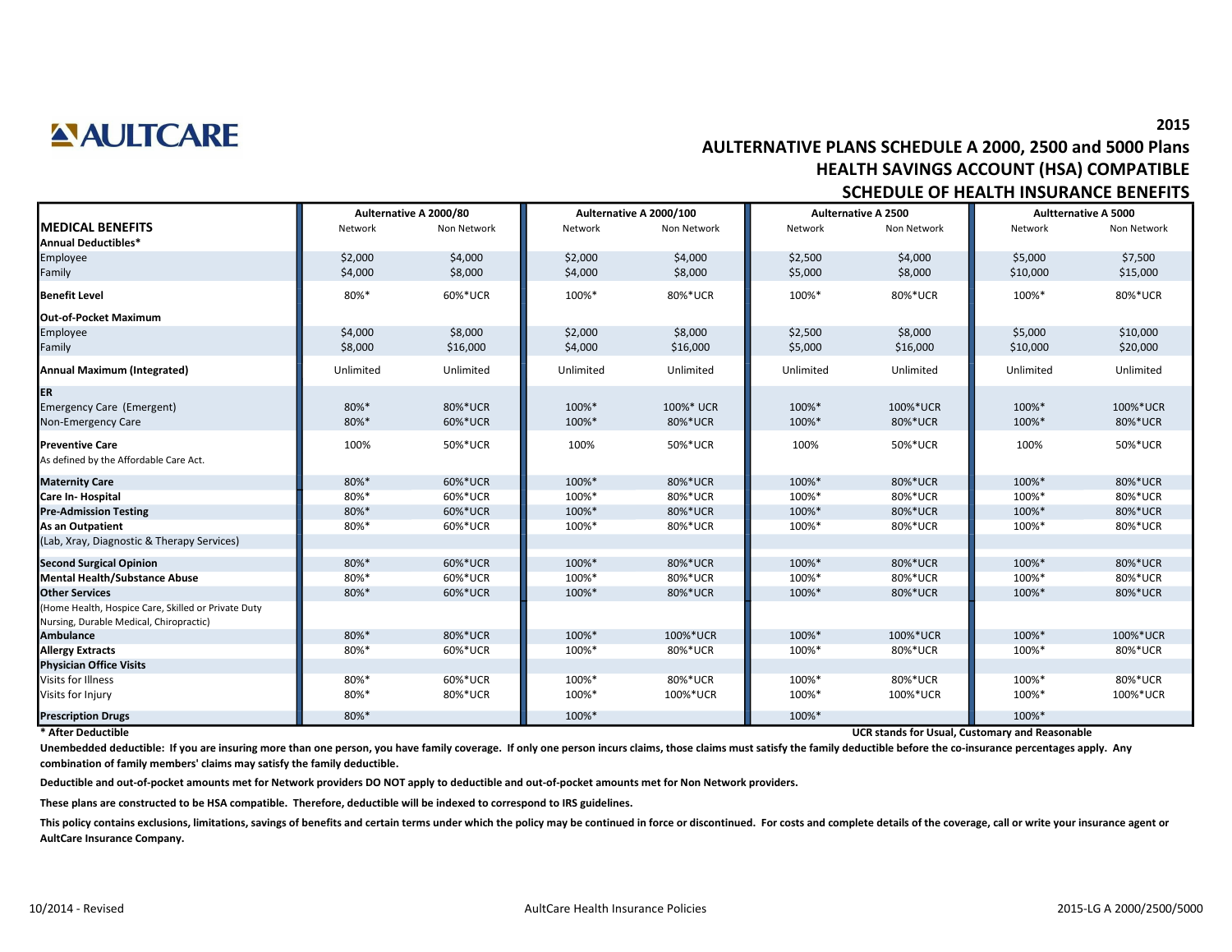## **ANULTCARE**

### **AULTERNATIVE PLANS SCHEDULE B 1000 and 1500 Plans SCHEDULE OF HEALTH INSURANCE BENEFITS**

|                                                                                    | Aulternative B 1000/80 |                                  |                        | Aulternative B 1000/100       |                          | Aulternative B 1500/90               | Aulternative B 1500/100    |                 |  |
|------------------------------------------------------------------------------------|------------------------|----------------------------------|------------------------|-------------------------------|--------------------------|--------------------------------------|----------------------------|-----------------|--|
| <b>MEDICAL BENEFITS</b><br><b>Annual Deductibles*</b>                              | Network                | Non Network                      | Network                | Non Network                   | Network                  | Non Network                          | Network                    | Non Network     |  |
| Employee                                                                           | \$1,000                | \$2,000                          | \$1,000                | \$2,000                       | \$1,500                  | \$3,000                              | \$1,500                    | \$3,000         |  |
| Family                                                                             | \$2,000                | \$4,000                          | \$2,000                | \$4,000                       | \$3,000                  | \$6,000                              | \$3,000                    | \$6,000         |  |
| <b>Benefit Level</b>                                                               | 80%*                   | 60%*UCR                          | 100%                   | 80%*UCR                       | 90%                      | 70%*UCR                              | 100%                       | 80%*UCR         |  |
| Medical Out-of-Pocket Maximum**                                                    |                        |                                  |                        |                               |                          |                                      |                            |                 |  |
| Employee                                                                           | \$2,000                | \$4,000                          | \$1,000                | \$4,000                       | \$2,500                  | \$6,000                              | \$1,500                    | \$6,000         |  |
| Family                                                                             | \$4,000                | \$8,000                          | \$2,000                | \$8,000                       | \$5,000                  | \$12,000                             | \$3,000                    | \$12,000        |  |
| Prescription Drug Out-of-Pocket Maximum**<br>(Separate from Medical Out-of-Pocket) |                        |                                  |                        |                               |                          |                                      |                            |                 |  |
| Employee                                                                           | \$4,350                | N/A                              | \$5,350                | N/A                           | \$3,850                  | N/A                                  | \$4,850                    | N/A             |  |
| Family                                                                             | \$8,700                | N/A                              | \$10,700               | N/A                           | \$7,700                  | N/A                                  | \$9,700                    | N/A             |  |
| <b>Annual Maximum (Integrated)</b>                                                 | Unlimited              | Unlimited                        | Unlimited              | Unlimited                     | Unlimited                | Unlimited                            | Unlimited                  | Unlimited       |  |
| ER                                                                                 |                        |                                  |                        |                               |                          |                                      |                            |                 |  |
| <b>Emergency Care (Emergent)</b>                                                   | 100%                   | <b>100% UCR</b>                  | 100%                   | <b>100% UCR</b>               | 100%                     | <b>100% UCR</b>                      | 100%                       | <b>100% UCR</b> |  |
| Copay**                                                                            | \$50                   | \$50                             | \$50                   | \$50                          | \$150                    | \$150                                | \$150                      | \$150           |  |
| Non-Emergency Care                                                                 | 80%*                   | 60%*UCR                          | 100%*                  | 80%*UCR                       | 50%*                     | 50%*UCR                              | 50%*                       | 50%*UCR         |  |
| <b>Preventive Care</b><br>As defined by the Affordable Care Act.                   | 100%                   | 50%*UCR                          | 100%                   | 50%*UCR                       | 100%                     | 50%*UCR                              | 100%                       | 50%*UCR         |  |
| <b>Maternity Care</b>                                                              | 80%*                   | 60%*UCR                          | 100%*                  | 80%*UCR                       | 90%*                     | 70%*UCR                              | 100%*                      | 80%*UCR         |  |
| Care In-Hospital                                                                   | 80%*                   | 60%*UCR                          | 100%*                  | 80%*UCR                       | 90%*                     | 70%*UCR                              | 100%*                      | 80%*UCR         |  |
| <b>Pre-Admission Testing</b>                                                       | 80%*                   | 60%*UCR                          | 100%*                  | 80%*UCR                       | 90%*                     | 70%*UCR                              | 100%*                      | 80%*UCR         |  |
| <b>As an Outpatient</b>                                                            | 80%*                   | 60%*UCR                          | 100%*                  | 80%*UCR                       | 90%*                     | 70%*UCR                              | 100%*                      | 80%*UCR         |  |
| (Lab, Xray, Diagnostic & Therapy Services)                                         |                        |                                  |                        |                               |                          |                                      |                            |                 |  |
| <b>Second Surgical Opinion</b>                                                     | 80%*                   | 60%*UCR                          | 100%*                  | 80%*UCR                       | 90%*                     | 70%*UCR                              | 100%*                      | 80%*UCR         |  |
| <b>Mental Health/Substance Abuse</b>                                               | 80%*                   | 60%*UCR                          | 100%*                  | 80%*UCR                       | 90%*                     | 70%*UCR                              | 100%*                      | 80%*UCR         |  |
| <b>Other Services</b>                                                              | 80%*                   | 60%*UCR                          | 100%*                  | 80%*UCR                       | 90%*                     | 70%*UCR                              | 100%*                      | 80%*UCR         |  |
| (Home Health, Hospice Care, Skilled or Private Duty Nursing, Durable               |                        |                                  |                        |                               |                          |                                      |                            |                 |  |
| Medical, Chiropractic)                                                             |                        |                                  |                        |                               |                          |                                      |                            |                 |  |
| <b>Ambulance</b>                                                                   | 80%*                   | 80%*UCR                          | 100%*                  | 100%*UCR                      | 90%*                     | 90%*UCR                              | 100%*                      | 100%*UCR        |  |
| <b>Allergy Extracts</b>                                                            | 80%*                   | 60%*UCR                          | 100%*                  | 80%*UCR                       | 90%*                     | 70%*UCR                              | 100%*                      | 80%*UCR         |  |
| Physician Office Visits**                                                          |                        |                                  |                        |                               |                          |                                      |                            |                 |  |
| Visits for Illness                                                                 | \$25 Copay             | 60%*UCR                          | \$25 Copay             | 80%*UCR                       | \$25 Copay               | 70%*UCR                              | \$25 Copay                 | 80%*UCR         |  |
| Visits for Injury                                                                  | \$25 Copay             | \$25 Copay                       | \$25 Copay             | \$25 Copay                    | \$25 Copay               | \$25 Copay                           | \$25 Copay                 | \$25 Copay      |  |
| <b>Prescription Drugs</b>                                                          |                        |                                  | Retail (34 day supply) |                               |                          |                                      | Mail Order (60 day supply) |                 |  |
|                                                                                    |                        | Generic Preferred (1st tier)     |                        | \$10 copay or 20%, greater of | \$27 or 20%, greater of  |                                      |                            |                 |  |
|                                                                                    |                        | Generic Non-Preferred (2nd tier) |                        | \$20 copay or 30%, greater of | \$45 or 30%, greater of  |                                      |                            |                 |  |
|                                                                                    |                        | Preferred Brand (3rd Tier)       |                        | \$30 copay or 30%, greater of |                          | \$55 or 25%, greater of (\$125 max)  |                            |                 |  |
|                                                                                    |                        | Preferred Non-Brand (4th Tier)   |                        | \$45 copay or 50%, greater of |                          | \$85 or \$55, greater of (\$250 max) |                            |                 |  |
|                                                                                    |                        | Most Non Preferred (5th Tier)    |                        | 75% co-insurance              | 75% co-insurance         |                                      |                            |                 |  |
|                                                                                    |                        | Specialty/Limited Distribution   |                        | \$125 or 20%, greater of      | \$125 or 20%, greater of |                                      |                            |                 |  |

**\* After Deductible**

**UCR stands for Usual, Customary and Reasonable**

\*\* Medical plan Co-pays apply to the medical plan out-of-pocket and Prescription Drug Co-pays apply to the prescription drug out-of-pocket.

Annual deductibles are Embedded. If you are insuring more than one person, you have family coverage. With embedded insurance each member of the family is looked at as an individual in regards to the deductible. Once a pers the single deductible, the co-insurance percentages will apply. Deductible and out-of-pocket maximums are nonintegrated. Therefore, deductibles and out-of-pocket amounts met for Network Providers DO NOT apply to deductible **pocket amounts met for Non Network Providers.**

This policy contains exclusions, limitations, savings of benefits and certain terms under which the policy may be continued in force or discontinued. For costs and complete details of the coverage, call or write your insur **Insurance Company.**

NOTE: This sheet is intended to provide a summary of products offered by AultCare to groups with 50 or more employees.

**2015**